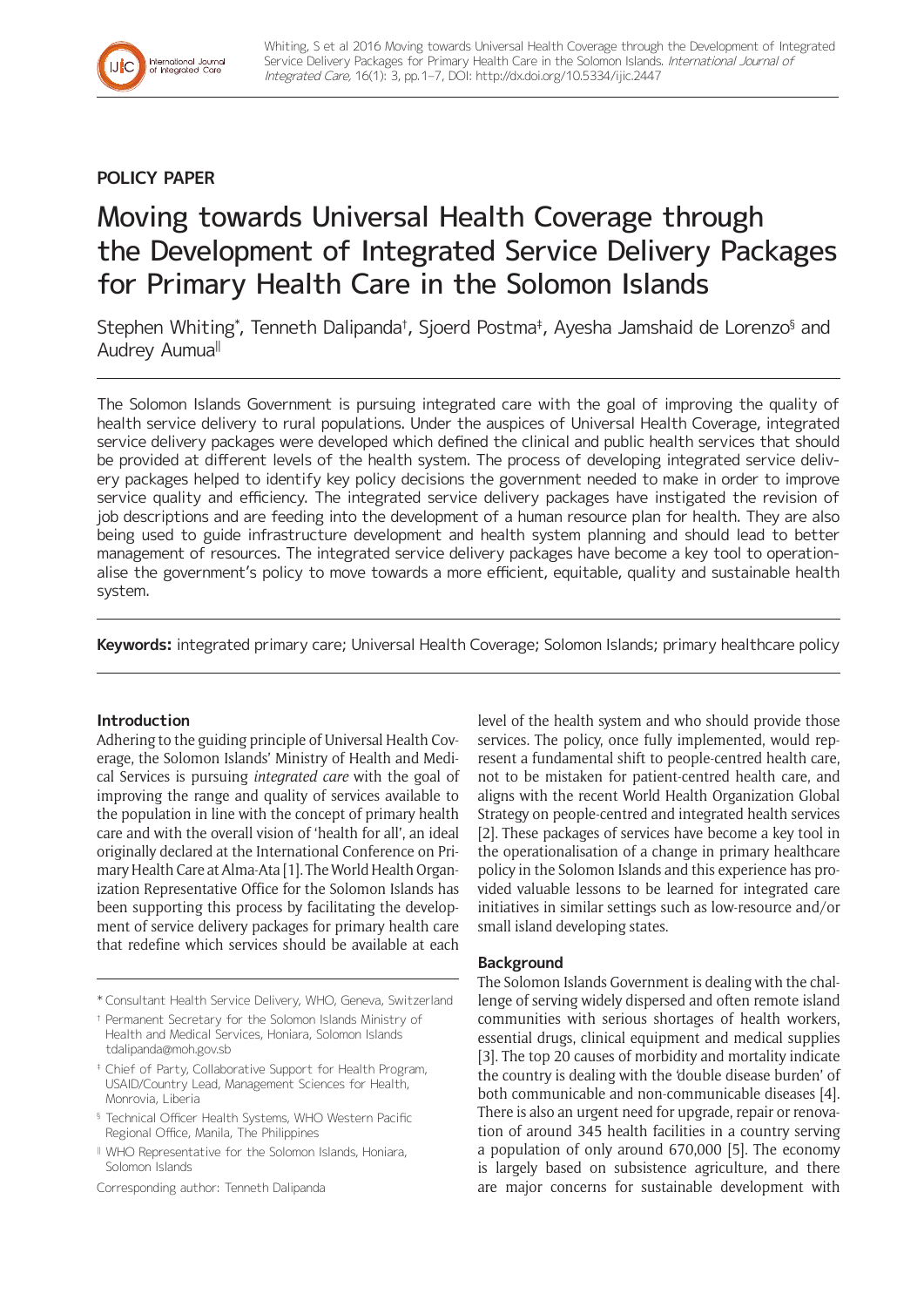the recent heavy reliance on unsustainable logging and high foreign aid dependency [4]. These factors, combined with high population growth, are likely to impact on the government's ability to move towards their stated vision of a strong, affordable and efficient health system that improves population health status [6]. The government is aware of these issues and is acting to increase access to quality health services. The costs of achieving and sustaining uniform coverage of preventive and primary care services will, however, be difficult unless the efficiency of the health system can be improved to better utilise allocated resources.

Integration of the health system and coordination of primary health care have been identified as key strategies to increase the effectiveness of the health system in providing services to the population. Currently, the health system is vertically structured and managed from the Solomon Islands Ministry of Health and Medical Services headquarters in Honiara. Moving responsibility of programme implementation to the provinces will allow Ministry of Health and Medical Services to focus only on policy, strategy and monitoring and evaluation while Provincial Health Offices, who know their areas and populations best, will be better placed to provide coordinated, targeted, people-centred health care to local populations.

Currently, 60% of all health funding is held and spent by the central ministry and around 24% of the total health work-force is based at the National Referral Hospital in the capital, Honiara [3]. Within the environment that the health system has to function, there is a definite push to decentralise SIG services, responsibilities and accountability to the provinces. With around 80% of the population living in rural areas [4] and the realisation that centralised management of services has not resulted in better health outcomes, it makes sense for health resources to be decentralised to improve services for rural populations closer to where they live. However, until primary and secondary provincial health facilities are strengthened, people will continue to travel to the *National Referral Hospital*  to access a perceived higher quality of health care which, consequently, necessitates the concentration of resources in Honiara [4].

In 2001, the Solomon Islands Government signed a cooperation agreement with Cuba which led to the students of the Solomon Islands being offered scholarships to study medicine in Cuba [7, 8]. Over the next 5 years, 25 Cuban-trained doctors will return to the Solomon Islands each year which has posed questions about the capacity of the system to absorb them due to the limited positions available in the hospitals, the supervisory capacity to manage them all and the cost of paying them in the current fiscal environment [9]. Their return will have implications for the way healthcare services are provided as, for the first time in the Solomon Islands, it has been decided that there will be enough doctors for some to be placed into rural health facilities. For these doctors to be successful, new equipment and infrastructure as well as new management and supervisory structures will be needed in rural areas.

#### **Description of the policy development**

In 2011, the Ministry of Health and Medical Services developed the Role Delineation Policy which defined the roles and responsibilities of the different types of health facilities that make up the Solomon Islands health system [4]. This policy reflected the government's strategy of strengthening services to rural populations while responding to changes in demand for health services. This policy direction was further affirmed in 2013 when the Universal Health Care approach was adopted as the Solomon Islands Government's main health sector strategy. The policy reclassified the five tiers of the health system into four:

- Rural Health Centre
- Area Health Centre
	- º AHC Level 1
	- º AHC Level 2
- º Urban Health Centre
- General Hospital and
- National Referral Hospital,

with the lowest tier classification, *Nurse Aide Post*, being phased out. The clear delineation of the different structural levels had some initial identification of the required human resources, medical equipment and medicines as well as the need for improvements to infrastructure. However, these listings were of a generic nature and were not linked to the package of services to be provided at each level.

Therefore in 2014, the Ministry of Health and Medical Services in collaboration with development partners led by the local World Health Organization country office embarked on a process to develop 'integrated service delivery packages' that would specify an essential package of services to be delivered at each level of the health system and the staffing, drugs, equipment and infrastructure required at the different types of facilities to provide those services. The integrated service delivery packages were developed through an iterative consultation process beginning with a workshop involving all stakeholders. National programme directors and staff then defined the services for their programme by facility level including *Rural Health Centre, Area Health Centre* and *General Hospital*. These individual packages reflected the strategic direction of each programme and was an approach led by service delivery as opposed to the initial Role Delineation Policy which obscured the centrality of service delivery. **Tables 1–4** are extracts from the integrated service delivery packages detailing the level at which maternal and newborn care services will be provided. Once the services were identified, policy makers were also able to identify exactly which resources would be needed at each level.

Technical content of the individual packages was internationally peer reviewed by experts from World Health Organization and other development partners before being integrated by facility type, resulting in comprehensive packages of services which reflected the strategic direction of all national health programmes. Synergies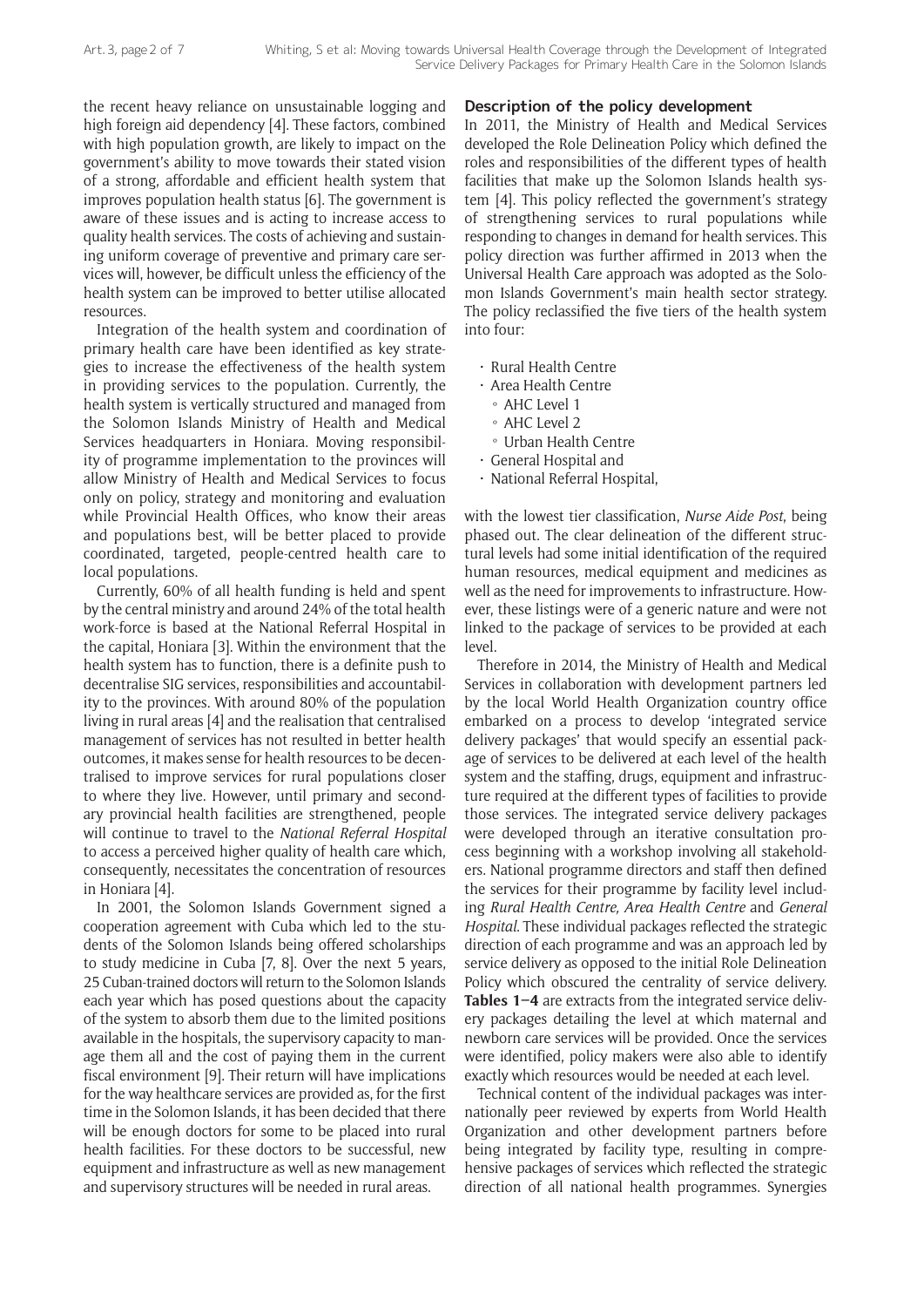|                                                                                       |             |            |    | <b>AHC</b> |            |           |  |
|---------------------------------------------------------------------------------------|-------------|------------|----|------------|------------|-----------|--|
|                                                                                       | <b>CMTY</b> | <b>RHC</b> | L1 | L2         | <b>UHC</b> | <b>GH</b> |  |
| Education, counselling and motivation to adopt appropriate<br>family planning methods | X           | X          | X  | X          |            |           |  |
| Provision of hormonal and barrier family planning methods                             | X           | X          | X  | X          |            |           |  |
| Birth planning                                                                        | X           | X          | X  | X          | X          |           |  |
| <b>IUCD</b> insertion                                                                 |             |            | X  | X          | X          | X         |  |
| Non-scalpel vasectomy and bilateral tubal ligation                                    |             |            |    | Χ          |            |           |  |

**Table 1:** Family Planning services extract from the Integrated Service Delivery Packages.

 $CMTY = Community$ , RHC = Rural Health Centre, AHC = Area Health Centre, L1 = Level 1, L2 = Level 2, UHC = Urban Health Centre, GH = General Hospital.

|                                                                                                                                                                                      | <b>CMTY</b> | <b>RHC</b> | L1 | L2 | <b>UHC</b> | <b>GH</b> |
|--------------------------------------------------------------------------------------------------------------------------------------------------------------------------------------|-------------|------------|----|----|------------|-----------|
| Birth and emergency planning                                                                                                                                                         | X           | X          | X  | X  | X          | X         |
| Screening: History taking, physical examination, HB, syphilis test,<br>urinalysis, malaria RDT, blood pressure, weight                                                               |             | X          | X  | X  | X          | X         |
| Respond to problems (observed and/or reported)                                                                                                                                       |             | X          | X  | X  | X          | X         |
| <i>Preventative measures:</i> deworming, tetanus toxoid vaccination,<br>iron and folic acid tablets, malaria prophylaxis and long-lasting<br>insecticide-treated bednet distribution |             | X          | X  | X  | X          | X         |
| Stabilisation and referral of complicated pregnancies such as<br>pre-eclampsia and breech                                                                                            |             | X          | X  | X  | X          | X         |
| Treatment of maternal anaemia and infection                                                                                                                                          |             | X          | X  | X  | X          | X         |
| Ultrasound services                                                                                                                                                                  |             |            |    | X  |            | X         |

**Table 2:** Antenatal care services extract from the Integrated Service Delivery Packages.

 $CMTY = Community$ , RHC = Rural Health Centre, AHC = Area Health Centre, L1 = Level 1, L2 = Level 2, UHC = Urban Health Centre, GH = General Hospital.

between programmes in terms of services and resources were identified as well as potential areas for efficiency gains. Subsequently, a secondary process was instigated through consultations with both clinical and public health staff from the national, provincial and community level to further refine the packages while identifying the requirements for implementation and making adjustments to ensure they were implementable. The latter process was also used to define the role of each type of health facility and link the different facilities and levels together as a functional system. However, the process of development highlighted a number of challenges for moving towards the government's stated vision of a strong, affordable and efficient health system that improves population health status [6]. **Figure 1** summarises this process as well as the next steps.

#### **Discussion**

The development of the integrated service delivery packages highlighted a major disconnect between the expectations of national programme directors and the capacity of the available workforce. In the Solomon Islands, almost all health workers based at *Rural Health Centre* and *Area Health Centre* level are nurses or nurse aides and there are currently no doctors outside the hospitals. With this reality and the existing disease burden, it was clear that a move to a multi-disciplinary team model at *Area Health Centre*  was needed for uniform coverage of the integrated service delivery packages to be achievable. The current situation where nurses are responsible for providing all services in rural health facilities will need to change to enable the delivery of essential services as defined by national policy makers.

To shift from the current nurse-based model to a multi-disciplinary model, Ministry of Health and Medical Services is exploring possibilities for better utilisation of nurse aides to perform their primary role in the community while developing multi-skilled clinical and public health staff to perform a number of roles at *Area Health Centre* level. For example, a job description for a generalist *Public Health Officer* has been developed at *Area Health Centre* level whose main responsibility will be the monitoring and implementation of the 'Healthy Settings' strategy, a holistic and multi-disciplinary health promotion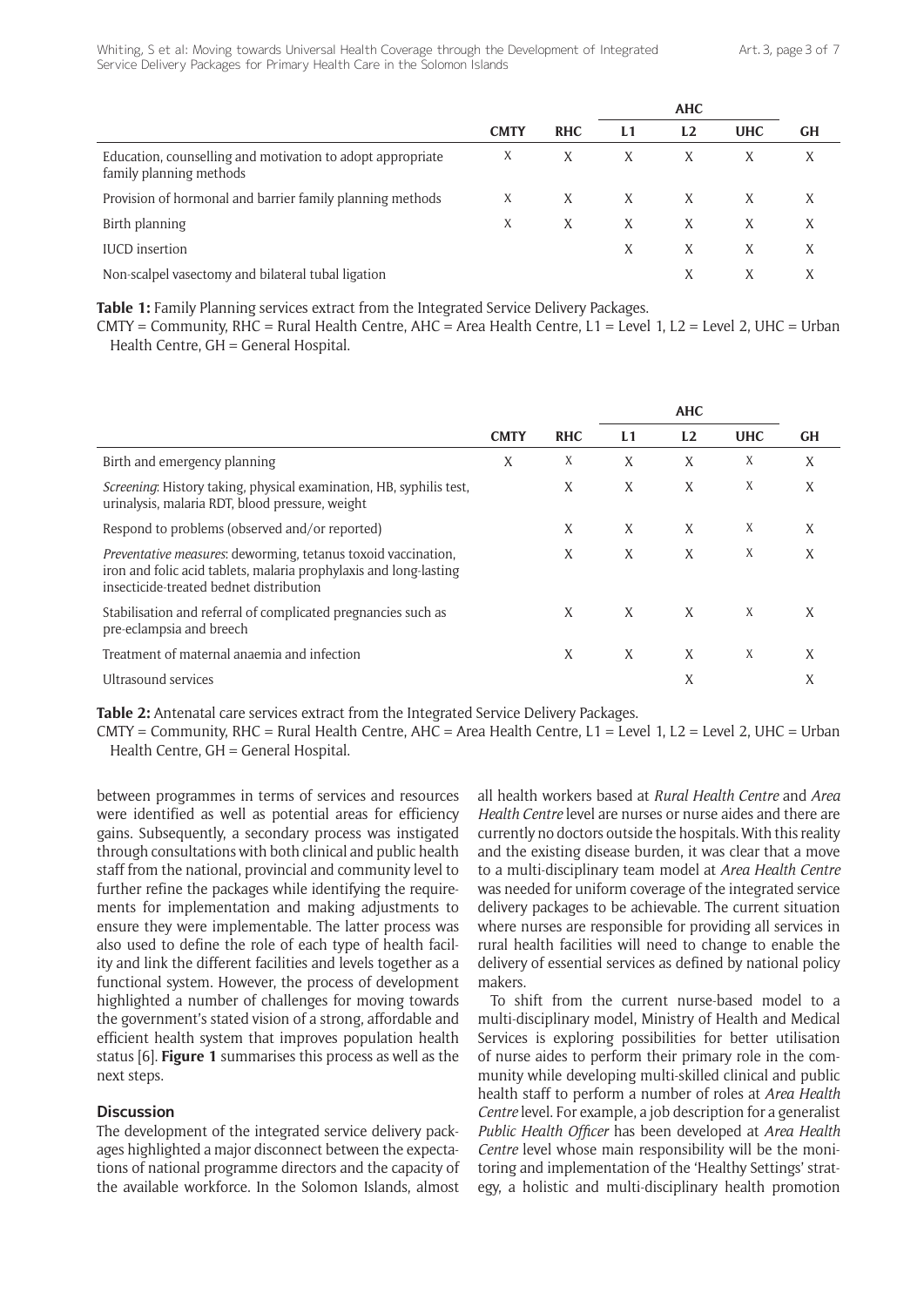|                                                                                                                                                                                                                                  |             | <b>AHC</b> |    |    |            |           |  |  |
|----------------------------------------------------------------------------------------------------------------------------------------------------------------------------------------------------------------------------------|-------------|------------|----|----|------------|-----------|--|--|
|                                                                                                                                                                                                                                  | <b>CMTY</b> | <b>RHC</b> | L1 | L2 | <b>UHC</b> | <b>GH</b> |  |  |
| Skilled care during childbirth for clean and safe normal delivery                                                                                                                                                                |             | X          | X  | X  | X          | X         |  |  |
| Labour monitoring with obstetric wheel                                                                                                                                                                                           |             | X          | X  | X  | X          | X         |  |  |
| <i>Essential newborn care:</i> basic newborn resuscitation + immediate and<br>thorough drying + warmth (Kandora Mother Care) + eye prophylaxis +<br>clean cord care + early and exclusive breastfeeding                          |             | X          | X  | X  | X          | X         |  |  |
| Basic emergency obstetric care: parenteral antibiotics + oxytocic/<br>anticonvulsant drugs + manual removal of placenta + removal of retained<br>products with manual vacuum aspiration + assisted vaginal delivery<br>24/24 7/7 |             | X          | X  | X  | X          | X         |  |  |
| Appropriate and prompt referral for cases needing specialised care                                                                                                                                                               |             | X          | X  | X  | X          | X         |  |  |
| Stabilisation and referral of obstetric emergencies                                                                                                                                                                              |             | X          | X  | X  | X          | X         |  |  |
| IEC on nutrition, hygiene, contraception and essential newborn care                                                                                                                                                              |             | X          | X  | X  | X          | X         |  |  |
| All routine birth dose immunisations and vitamins                                                                                                                                                                                |             | X          | X  | X  | X          | X         |  |  |
| Ventouse deliveries                                                                                                                                                                                                              |             |            | X  | X  | X          | X         |  |  |
| Midwife management of labour                                                                                                                                                                                                     |             |            | X  | X  | X          | X         |  |  |
| Augmentation of labour with medical indication                                                                                                                                                                                   |             |            |    |    |            | X         |  |  |
| Comprehensive emergency obstetric care: basic emergency obstetric care +<br>caesarean section + safe blood transfusion                                                                                                           |             |            |    |    |            | X         |  |  |
| Presumptive antibiotic therapy for newborns at risk of bacterial infection                                                                                                                                                       |             |            |    | X  | X          | X         |  |  |
| Continuous positive airway pressure to manage babies with respiratory<br>distress syndrome                                                                                                                                       |             |            |    |    |            | X         |  |  |
| Case management of neonatal sepsis, meningitis and pneumonia                                                                                                                                                                     |             |            |    | X  | X          | X         |  |  |
| Detection and management of postpartum sepsis                                                                                                                                                                                    |             |            |    | X  | X          | X         |  |  |

**Table 3:** Intra-Partum Care services extract from the Integrated Service Delivery Packages.

CMTY = Community, RHC = Rural Health Centre, AHC = Area Health Centre, L1 = Level 1, L2 = Level 2, UHC = Urban Health Centre, GH = General Hospital.

|                                                   |             |            |    | <b>AHC</b> |            |           |
|---------------------------------------------------|-------------|------------|----|------------|------------|-----------|
|                                                   | <b>CMTY</b> | <b>RHC</b> | L1 | L2         | <b>UHC</b> | <b>GH</b> |
| Examination of mother and newborn (up to 6 weeks) |             | X          | X  | X          |            |           |
| Respond to observed signs                         | X           | X          | X  | X          | X          |           |
| Support breastfeeding                             | X           | X          | X  | X          |            |           |
| Promote family planning                           | X           | X          | X  | X          |            |           |

**Table 4:** Post-Partum Care services extract from the Integrated Service Delivery Packages.

CMTY = Community, RHC = Rural Health Centre, AHC = Area Health Centre, L1 = Level 1, L2 = Level 2, UHC = Urban Health Centre, GH = General Hospital.

approach that integrates action across risk factors, and is a key component of the integrated service delivery packages. While exploring how to implement the integrated service delivery packages efficiently, it was agreed that this officer could report to multiple public health programmes at the provincial level such as the environmental health, community-based rehabilitation and social welfare managers so that they are better informed on issues in the community and are able to plan and implement targeted activities. This is one example of how the integrated service delivery packages can have a range of potential benefits

and the revision of job descriptions for health workers is ongoing. It is also anticipated that the integrated service delivery packages will feed into the development of the first human resource plan for health and the modification of training programmes for health workers.

A lack of human resource planning has led to the situation where more doctors than are needed have been sent to Cuba for training and who will be returning to the Solomon Islands to work over the next 5 years. The development of the integrated service delivery packages and the current fiscal environment has prompted discussions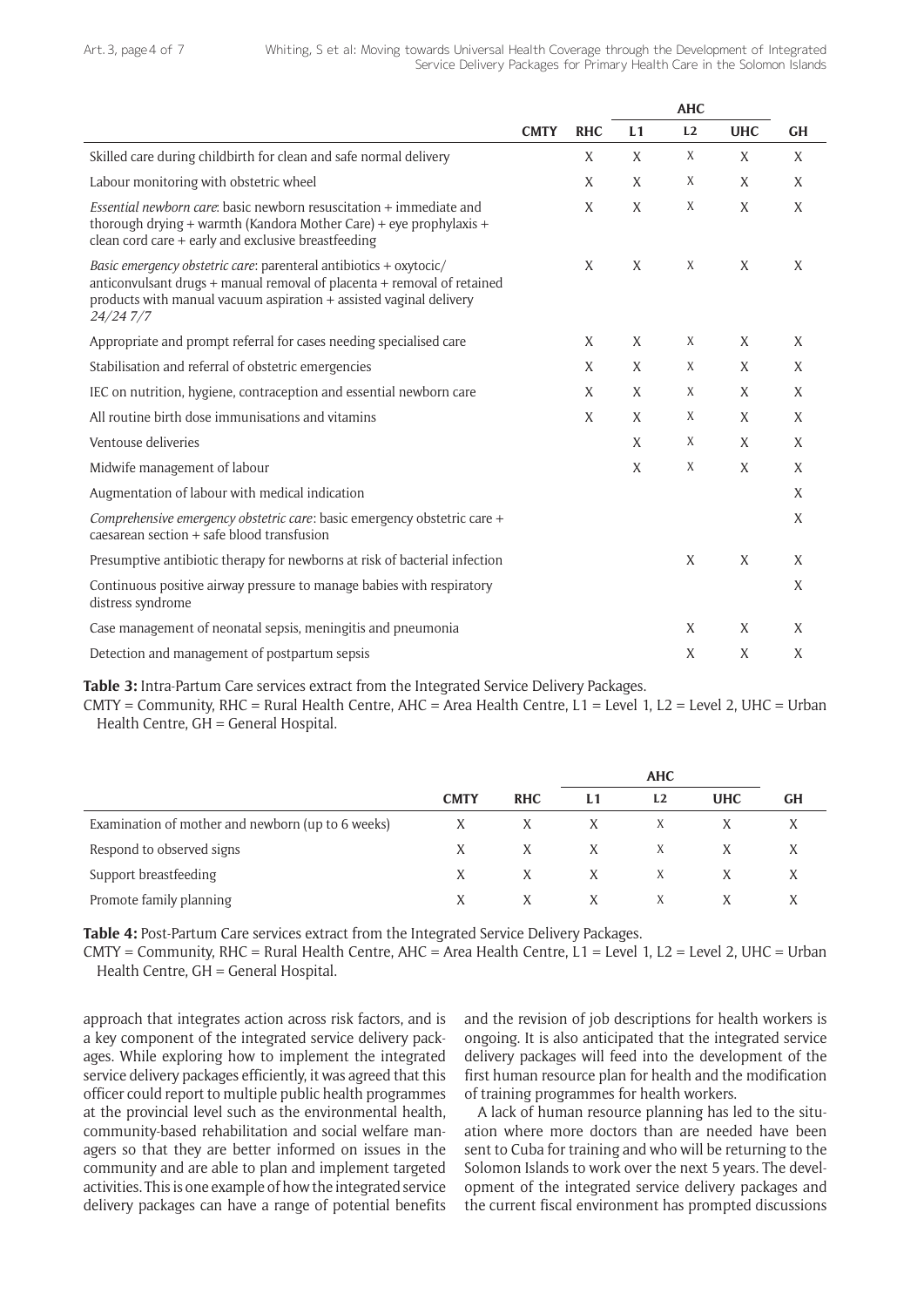

**Figure 1:** Integrated service delivery policy development.

as to how they can be most effectively utilised to ensure the best outcomes for population health. The training these student doctors are receiving in Cuba focuses on primary care and community medicine, so they should, in theory, be most effective when placed in rural health facilities. A secondary benefit is that Area Health Supervisors, usually the clinical nurse based at the *Area Health Centre* who is responsible for clinical and administrative supervision and management of all staff in the zone, will be able to focus on their administrative duties due to the presence of the doctor who can provide the clinical leadership. Through the consultation process described above, Area Health Supervisors reported that their current clinical workload was a barrier that prevented organising regular outreach visits to the community, collecting and collating data from *Rural Health Centres* and adequately monitoring equipment and infrastructure maintenance needs in the zone. This is just one example of a number of potential benefits of placing a doctor at the *Area Health Centre* level to provide the clinical leadership and support needed.

Discussions around the re-classification of the levels of the health system and the phasing out of the lowest level of health facility raised some key decisions that the government needed to make. With over 345 health facilities serving a population of around 670,000, there are a high number of health facilities for the population and a number which the government struggle to maintain and adequately resource. Assessments of health facilities in the Solomon Islands found that many were operating without proper water and sanitation, electricity and basic medical supplies [10–12].

The degradation of health facilities has happened over time mainly due to a lack of funding from the national government and poor budgeting preventing adequate maintenance [10]. The development of the integrated service delivery packages and the reality of how difficult it will be to achieve universal coverage of these services with the current service configuration has helped to identify that a shift in priorities is needed: from the current focus on increasing coverage through construction of new facilities which end up being ill-equipped to provide quality health services, to a focus on rationalising the current facilities and increasing coverage of a package of *quality* health services. Outreach visits to provide preventive services in the community from a well-equipped and staffed facility will be a crucial component of this strategy.

There are ongoing discussions on how to resolve the current issue where Ministry of Health and Medical Services does not always decide where and when a health facility is constructed. Facilities are often built by communities and local politicians which Ministry of Health and Medical Services then need to staff and resource. This is one urgent issue that is yet to be resolved, but the development of a *partner coordination* unit which reports to the Ministry of Health and Medical Services executive is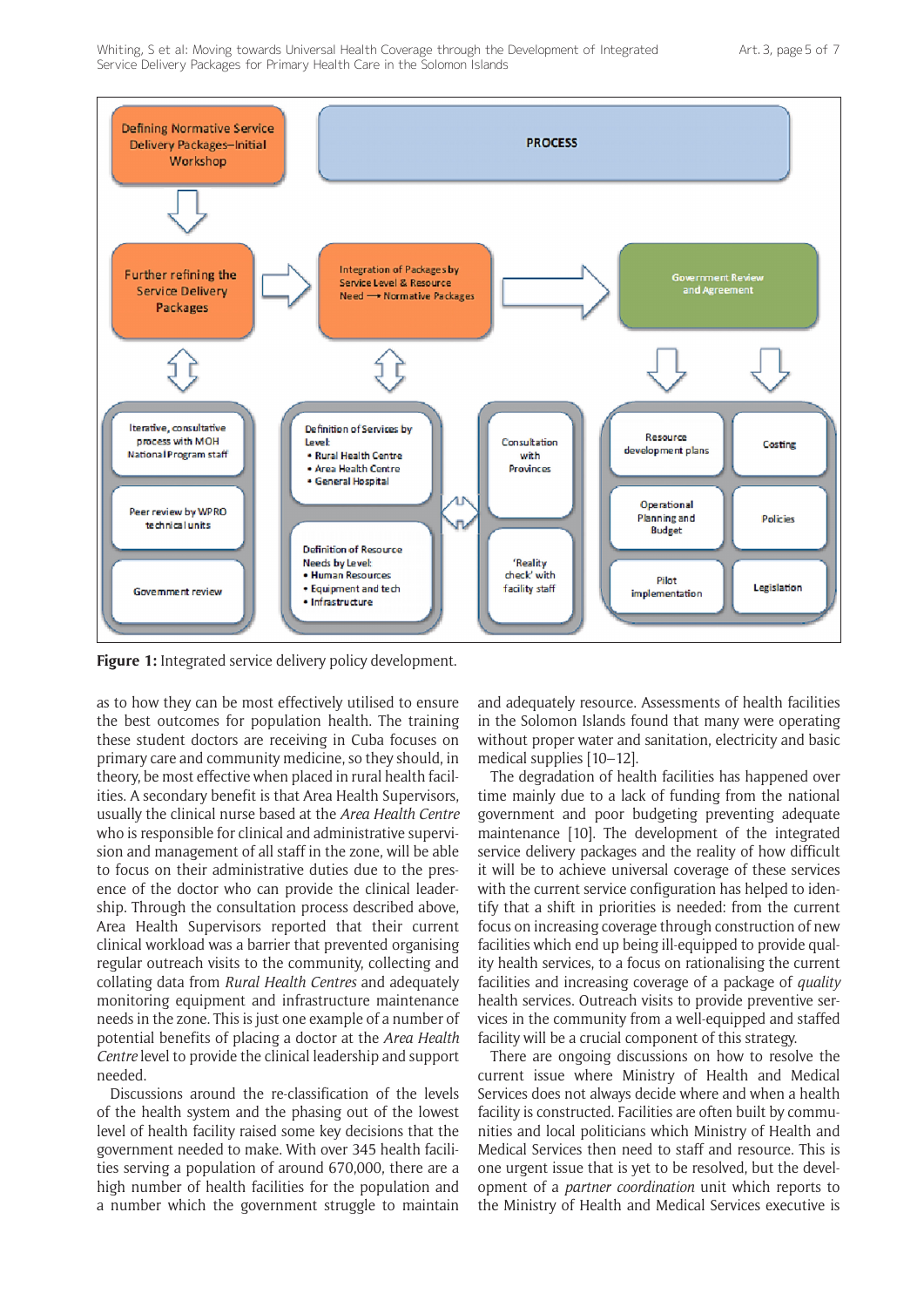planned to address this. Eventually, a licensing or facility registration system that ensures new health facilities are only constructed in line with Ministry of Health and Medical Services planning processes is needed to ensure the sustainability of the health system.

As the current workforce is distributed across a large number of facilities, outreach activity such as maternal and child health services provided through village and school visits and basic preventative health services to remote areas in general are very limited. The strengthening of integrated outreach visits to villages and schools, involving multi-disciplinary primary healthcare teams to deliver services and support the implementation of the *Healthy Settings* policy, is being explored as a more efficient way to provide services to remote areas rather than building new physical facilities.

The strategy for increasing outreach activities is through quantifying the number of outreach visits required each year and by developing a standard for what services should be provided through outreach. As delivery of specialist outreach services is currently dependent on the skill mix and workload of nurses at a particular location, an increase in outreach activities will also be assisted by better human resource planning as well as the expansion of staffing at *Area Health Centre* level to include multidisciplinary clinical and public health staff who have the capacity to coordinate, support and supervise the preventative health activities of facilities within the zone.

Implementation of the integrated service delivery packages will coincide with the horizontal integration of processes at the provincial level along with the decentralisation of resources. In the Solomon Islands, most Provincial Health Directors are clinicians and spend a significant proportion of their time providing clinical services in addition to their role in the actual planning and management of health services. Provincial Health Offices will need to take ownership of policy implementation, so it is crucial that they have the capacity and support to be able to manage the increased responsibility. For this reason, there are proposed changes to the provincial management structure and reporting lines to ensure Provincial Health Directors are able to efficiently manage their own resources. One example is a new Director of Corporate Services position at the provincial level so that the province can handle the additional administrative workload. Adapting and streamlining the existing vertical or 'silo' health system structure in the Solomon Islands, complementing the decentralisation of health resource management to the provinces, will be key to the successful implementation of the integrated service delivery packages.

#### **Conclusion**

The integrated service delivery packages have become a key tool to drive the changes made necessary by the government's adoption of the Role Delineation Policy. First and foremost, the definition of service roles will enable the equitable allocation of resources and adequate support and supervision of lower levels of care. However, it will also be used to develop referral and coordinated deliv-

ery arrangements as well as new provincial management structures and reporting lines. The process of development has been highly valuable in identifying gaps in the health system as well as the key challenges and policy decisions that need to be addressed to enable the strengthening of services to rural populations. At the *Area Health Centre* level, where there are major opportunities for improvements in quality and efficiency through integration of service delivery, pilot implementation of the integrated service delivery packages is underway. Evaluation of these trials will be used to refine the integrated service delivery packages and continue to inform changes to the service delivery model.

The consultation process described above was crucial to gaining the support of national and provincial stakeholders who would be responsible for implementing the integrated service delivery packages. It is important that local leaders understand the policy and are able to advocate for it so that they can build support. Developing peripheral management capacity will be critical to the success of the decentralisation agenda.

Striving for people-centred health care should guide any integrated care initiative, and World Health Organization have recently developed a Global Strategy that will assist its mission statement to achieve Universal Health Coverage with more people-centred and integrated health services [2]. In this case, by first agreeing on the services that should be available to rural populations and then working out how that would be achieved, it was possible to identify and look for ways to overcome the barriers to providing those services.

Development of the integrated service delivery packages helped to identify that an improvement in both service quality and efficiency would require the existing vertical structure in the health system, where individual programmes predominantly function independently of each other, to be better integrated at the national and provincial level. Increasing service quality and efficiency may also be helped by better coordination of primary health care through decentralising responsibility and capacity for programme implementation to the provincial level. With effective management and leadership, a decentralised health system that is more flexible and responsive to local population health needs should be more effective at targeting limited resources where they are needed.

The process of developing integrated service delivery packages for the Solomon Islands can provide lessons for health policy makers as it was the process itself that was key to identifying a number of inefficiencies in the health system, barriers to improving service quality and potential costs to the health system which needed to be mitigated against. The process highlighted a number of key policy decisions that needed to be made and helped health lea-ders to formulate a strategy to move towards a more efficient, equitable, quality and sustainable health system. It is hoped that when resources, staff, information and service interventions are sufficient and work in unison, there will be an improvement in population health outcomes.